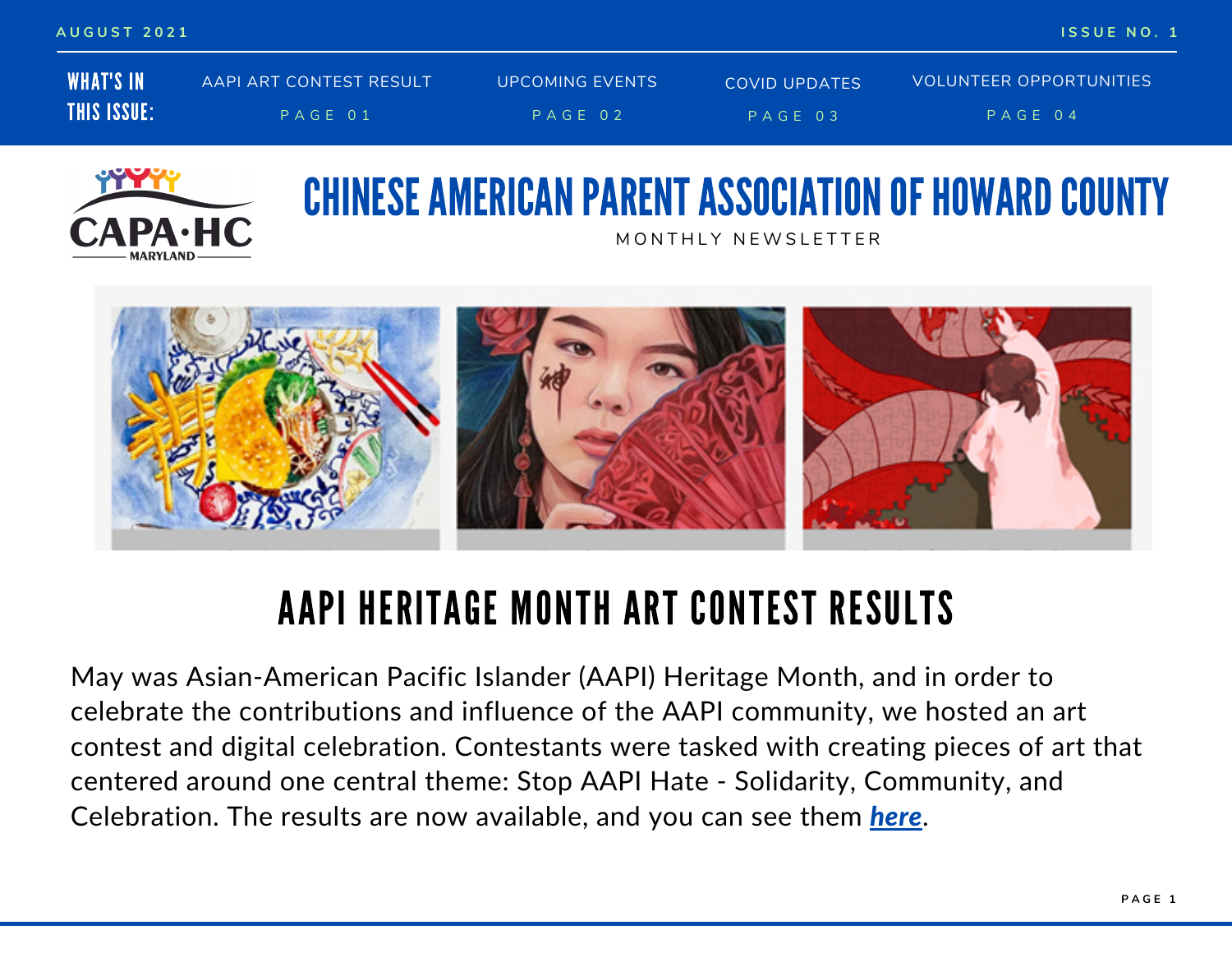### AUGUST'S UPCOMING EVENTS



Webinar: COVID-19 Updates: Vaccine for kids, Delta variant, Serology test and more Time: August 5, 2021 7:30 PM Eastern Time (US and Canada) Speakers: Dr. Teresa Colella, Sara Gravelyn and Kelly Kesler

Zoom [Meeting](https://us02web.zoom.us/j/82382249847?pwd=djgrVVpPRjhqWkQrWHY0RHVIUmg4dz09) ID: 927 4489 2226 Passcode: 172677

Young leaders summer internship program provides a unique opportunity to outstanding Asian American and Pacific Islander (AAPI) students to learn firsthand about the state government, legislative process, and careers in policy making. The goals of this program are to build strong relationship between local AAPI community and government; train, empower and connect AAPI youth in civic engagement; and develop AAPI civic leaders and build a pipeline of AAPI members in government offices.

Eight high school and college students were selected and matched with five elected officials as their interns this summer.

You are cordially invited to their graduation ceremony! Please register *[here](https://docs.google.com/forms/d/e/1FAIpQLSfxF7vIERuRu_onpXTTHjidu4N5IVxu_YhMg4cNhdQHNXS5Nw/viewform)*.

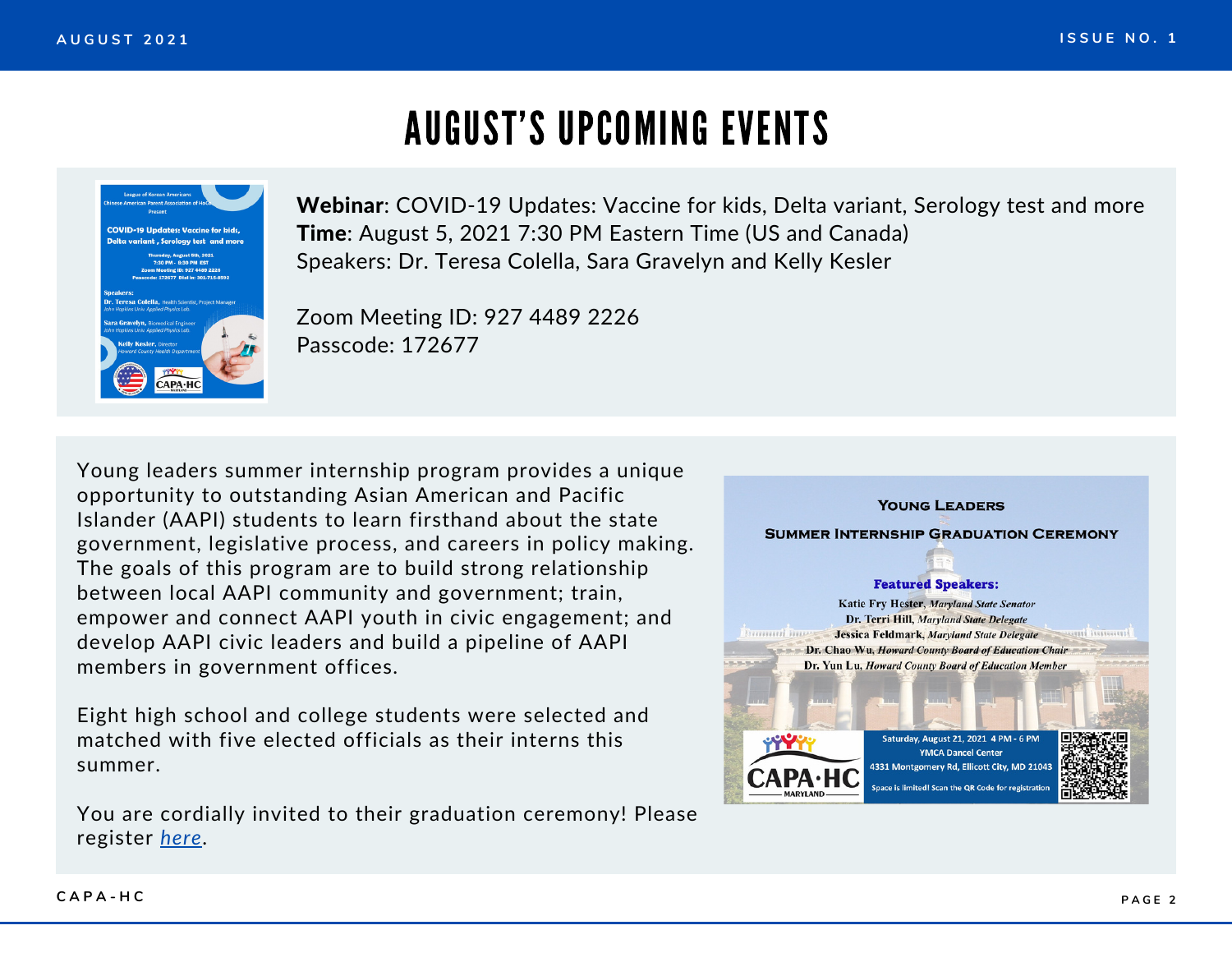# COMMUNITY COLLABORATION

### **Howard County LHIC**

**Local Health Improvement Coalition** 

### **HOWARD COUNTY IEALTH DEPARTMENT**

#### *All COVID-19 [Information](https://www.howardcountymd.gov/health/covid-19)*

- *COVID-19 [Dashboard](https://www.howardcountymd.gov/health/covid-19#cases-dashboard)*
- *Get [Vaccinated](https://www.howardcountymd.gov/health/covid-19-vaccine)*
- *Get [Tested](https://www.howardcountymd.gov/covid-19-testing)*

#### **IMPORTANT COVID-19 INFORMATION AND RESOURCES**

CAPA received COVID-19 Vaccination grant from Howard County to promote the prevention of COVID-19 and educate about the benefits and efficacy of COVID-19 vaccines amongst Asian-American communities.

**If you have a question about COVID-19, please call COVID-19 Hotline, 410-313-6284, available Monday through Friday, 8:30 am - 4:30 pm.**



#### **INFORMATION ABOUT HOSPICE AND PALLIATIVE CARE**

In partnership with the Horizon Foundation, CAPA is working to dispel myths surrounding hospice and palliative care. Both hospice and palliative care are crucial to improving the quality of life of people who are seriously ill. Access more resources about hospice and palliative care at our *[website](https://www.capa-hc.org/collaboration)*.